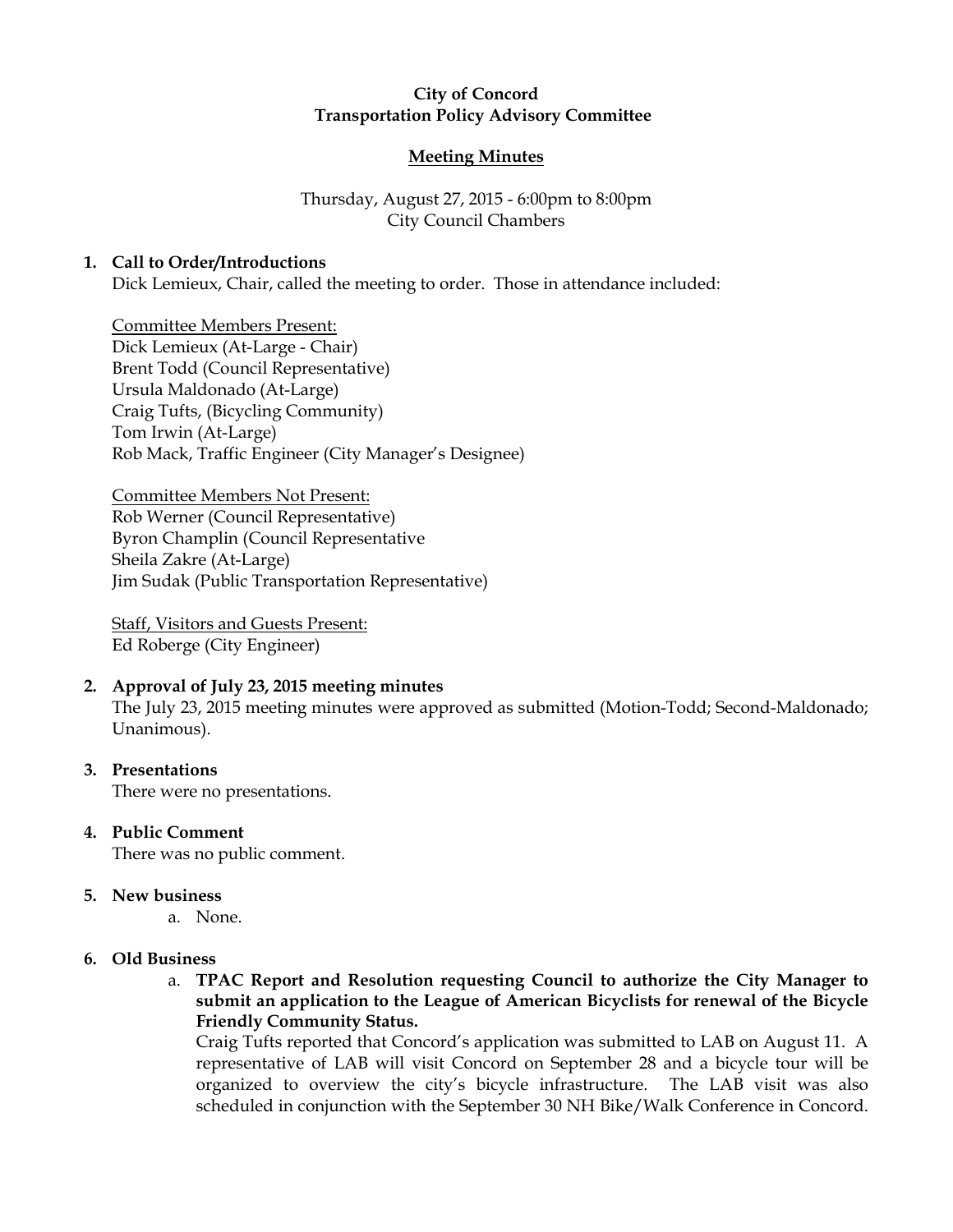Regarding required local review of the application, Craig is developing a list of individuals from the Concord area who would be invited to fill out a survey for LAB.

## 7. Consent Reports

a. Approval of Subcommittee Minutes (Pedestrian, Bicycle, Public Transportation, and Traffic Operations)

The following subcommittee reports were accepted by unanimous consent: Bicycle/Pedestrian – June 1, 2015; and Traffic Operations – July 21, 2015.

#### 8. City Council Meeting Update

At its July 13, 2015 meeting, City Council approved TPAC's report and resolution authorizing the City Manager to submit an application to the League of American Bicyclists for renewal of the Bicycle Friendly Community Status.

#### 9. TPAC Referrals from City Council, Staff and Chair

a. Referral by the Chair to discuss the status of the sections of N. and S. Main Street immediately north and south of the Downtown Complete Streets Project

TPAC continued its discussion from last month regarding development of potential lowcost pavement marking improvement projects that would provide an appropriate transition between the Main Street Complete Street project and the sections of Main Street to the north and south. These projects would essentially provide the pavement marking and lane transitions developed in the original Main Street design, but were later removed from the current project due to funding limitations (Storrs Street to Concord Street; and Loudon Road to Storrs Street). TPAC felt strongly that such transitions will become important so as to avoid a potentially odd transition from the new two-lane section back to short remnants of the old four-lane section.

Staff will develop pavement marking plans for each transition area. The northern transition (Loudon to Storrs) will also require relocation of the raised center median in order to accommodate appropriate lane widths for both vehicles and bicycles. The southern section may be done as part of the Main Street project if project funds are still available next year; if not it would have to be a separately funded project in the CIP. TPAC members indicated support in developing a future recommendation to City Council regarding these two transition projects.

Discussion continued regarding last month's consideration of installing a temporary test area of back-in angle parking in conjunction with the on-going Main street reconstruction project. Ed Roberge noted he had received another resident email indicating support for back-in angle parking on Main Street. He had also discussed TPAC's consideration of a potential test alternative to Administration with suggestion that TPAC could offer its recommendation to City Council. In terms of coordinating this test with the ongoing Main Street project, a reasonable alternative would be to use temporary paint markings to designate back-in angle parking (rather than the front-in angle as per the approved design) along the front of the state house plaza (13 spaces) and along the south side of Capital Street (six spaces). Markings would be installed in late fall after the paving of the west side of N. Main Street is complete. Temporary markings would indicate the back-in angle spaces over the winter and staff would monitor operation and public feedback and report back to City Council in the spring. By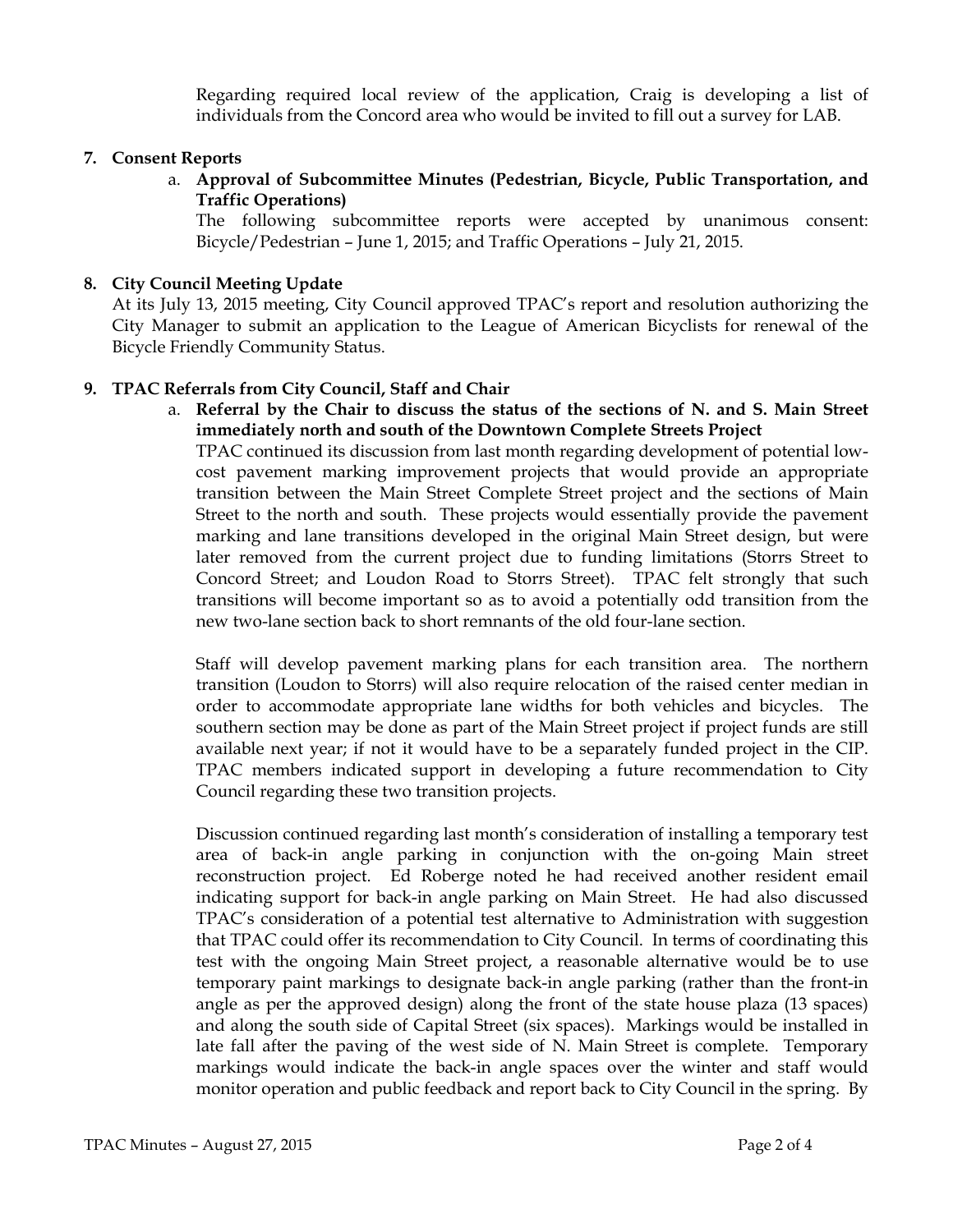then the temporary markings would be substantially faded, and permanent markings (either front-in or back-in as decided by Council) would be installed.

TPAC members concurred that this alternative was both well located and appropriate for purpose of a test. TPAC approved a motion to test back-in angle parking in front of the state house plaza and on Capital Street over this winter (Motion-Tufts; Second-Maldonado; Unanimous). Staff was requested to draft up a report with TPAC's recommendation to City Council. The Chair requested that a special TPAC meeting be scheduled for Tuesday, September 1 to discuss and finalize this report for submission to Council for consideration at the September 14 meeting.

### b. Referral from City Council regarding a resident concern on wheelchair accessibility on Union Street (City Council: 8/10/15).

At issue is a concern from Peter Pilch of 24 Union Street regarding wheelchair accessibility along Union Street. Requested are: consideration of sidewalk condition near the Union/Maple intersection that complicates wheelchair travel; installation of signs on Union Street indicating wheelchair users; and potential for increased public transit opportunities for wheelchair users. Rob Mack attempted to reach out to Mr. Pilch on several occasions to better identify his concerns, but he has not yet responded back.

This referral was discussed by TOC at their August 18, 2015 meeting. Regarding sidewalk accessibility concerns near the Union/Maple intersection, Engineering staff would coordinate with General Services to review sidewalk condition and potential curb barrier at the corner sidewalk ramp. Rob Mack noted that warning signs indicating 'handicapped person' (or for that matter 'blind person', or 'deaf child') are neither effective nor approved for use per Federal standards. They have not been found to provide drivers with relevant information and may foster a false sense of security in pedestrians.

Rob Mack reported that Mr. Pilch's communication to City Council also requested information on potential funding opportunities for expanded wheelchair transit service for hours beyond those covered by CAT's regular service schedule. Dean Williams of CNHRPC provided a communication to TPAC-PT suggesting that the Mid-State Regional Coordinating Council and the NHDOT might be able assist interested persons in potential funding or reimbursement for this type of service. The Chair tabled further consideration of this item until next month, pending additional input from Mr. Pilch.

## 10. Status report on subcommittees

## a. Bicycle/Pedestrian Committee, Craig Tufts

Craig Tufts reported that the second public forum on the pedestrian master plan was held on August 25, 2015. Craig noted that good input was received despite relatively low public attendance. The next public forum will be scheduled on the Heights this fall. The committee also discussed potential pedestrian signal head upgrades programmed in the CIP for FY2017 for the Pleasant/State intersection and concurred that this would enhance pedestrian crossing safety. The chair suggested that TPAC consider formalizing its support of these intersection improvements when the FY2017 CIP is developed early next year.

## b. Public Transit Committee, Tom Irwin

Tom Irwin reported that the committee did not meet this month.